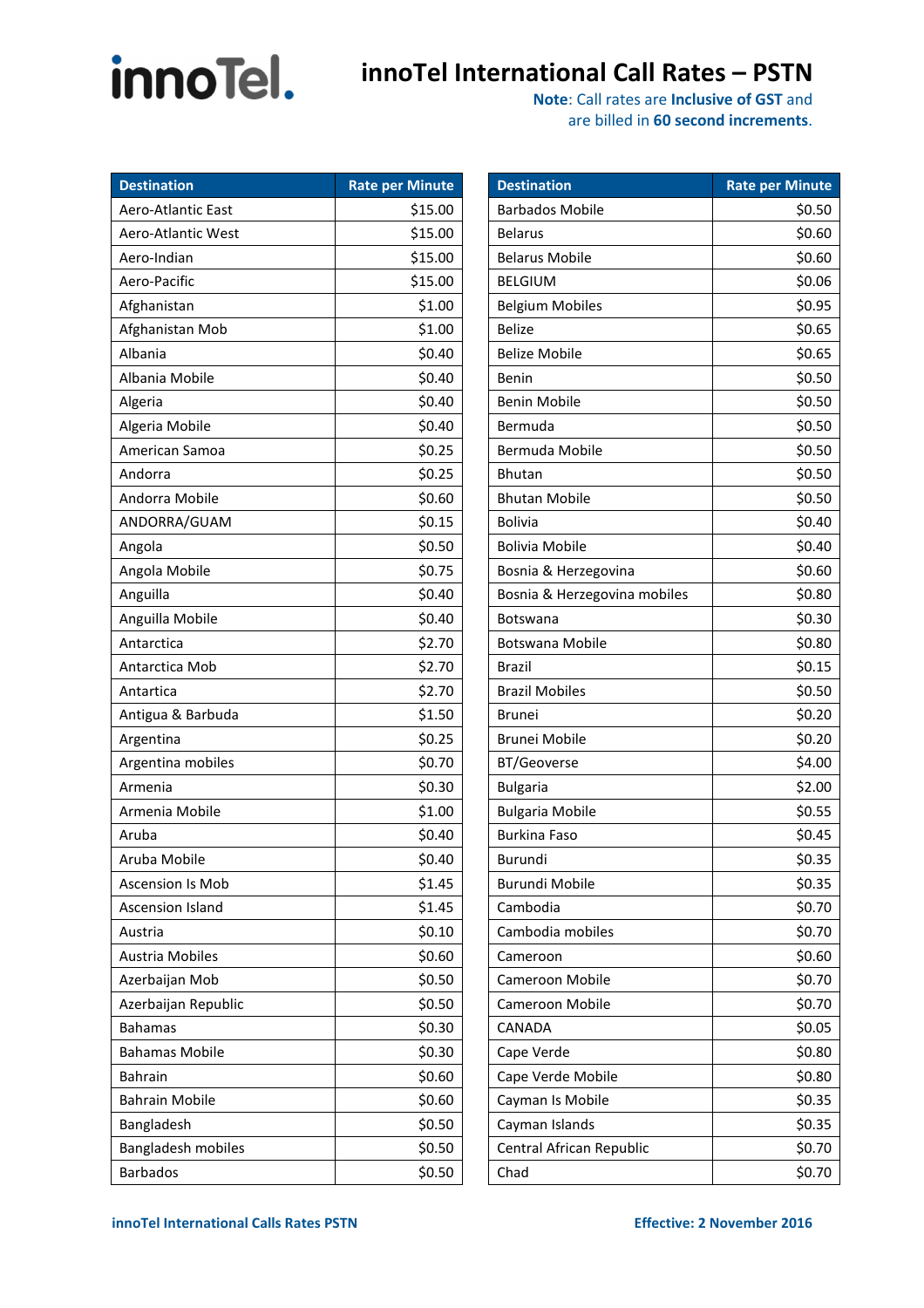## **innoTel** International Call Rates – PSTN<br>Note: Call rates are inclusive of GST and

| <b>Destination</b>            | <b>Rate per Minute</b> |
|-------------------------------|------------------------|
| <b>Chad Mobile</b>            | \$0.70                 |
| Chile                         | \$0.06                 |
| <b>Chile Mobiles</b>          | \$0.50                 |
| <b>CHINA</b>                  | \$0.07                 |
| China mobiles                 | \$0.07                 |
| Colombia                      | \$0.25                 |
| Colombia Mobile               | \$0.35                 |
| Comoros                       | \$0.85                 |
| Comoros Is Mobile             | \$0.85                 |
| Congo                         | \$0.45                 |
| Congo Mobile                  | \$0.45                 |
| Cook Is Mobile                | \$2.50                 |
| Cook Islands                  | \$2.50                 |
| Costa Rica                    | \$0.20                 |
| Costa Rica Mobile             | \$0.25                 |
| Croatia                       | \$0.30                 |
| Croatia Mobiles               | \$0.60                 |
| <b>CROATIA REP</b>            | \$0.60                 |
| Cuba                          | \$2.50                 |
| Cuba Mobile                   | \$2.50                 |
| Cyprus                        | \$0.20                 |
| Cyprus mobiles                | \$0.30                 |
| Cyprus mobiles                | \$0.30                 |
| <b>CZECH REP</b>              | \$0.50                 |
| Czech Republic                | \$0.10                 |
| <b>Czech Republic Mobiles</b> | \$0.50                 |
| Denmark                       | \$0.15                 |
| Denmark Mobiles               | \$0.60                 |
| Diego Garcia                  | \$7.00                 |
| Diego Garcia Mob              | \$7.00                 |
| Djibouti                      | \$1.20                 |
| Djibouti Mobile               | \$1.20                 |
| Dominica Is Mob               | \$0.50                 |
| Dominica Islands              | \$0.50                 |
| Dominican R Mob               | \$0.50                 |
| Dominican Republic            | \$5.00                 |
| East Timor                    | \$5.00                 |
| East Timor Mob                | \$5.00                 |
| Ecuador                       | \$0.50                 |
| <b>Ecuador Mobile</b>         | \$0.50                 |
| <b>EGYPT</b>                  | \$0.50                 |

| <b>Destination</b>       | <b>Rate per Minute</b> |
|--------------------------|------------------------|
| Egypt mobiles            | \$0.50                 |
| EL SALVADOR              | \$0.50                 |
| El Salvador Mobile       | \$0.50                 |
| <b>Equatorial Guinea</b> | \$1.00                 |
| Eritrea                  | \$1.00                 |
| Eritrea Mobile           | \$1.00                 |
| Estonia Mobile           | \$0.70                 |
| Ethiopia                 | \$1.20                 |
| Ethiopia Mobile          | \$1.20                 |
| Faeroe Is Mob            | \$1.20                 |
| Faeroe Islands           | \$1.20                 |
| <b>Falkland Is Mob</b>   | \$2.00                 |
| <b>Falkland Islands</b>  | \$2.00                 |
| FIJI                     | \$0.80                 |
| Fiji Mobiles             | \$0.80                 |
| Finland                  | \$0.10                 |
| <b>Finland Mobiles</b>   | \$0.50                 |
| <b>FRANCE</b>            | \$0.07                 |
| <b>France Mobiles</b>    | \$0.90                 |
| French Guiana            | \$0.50                 |
| French Polynesia         | \$1.00                 |
| <b>FYR Macedonia</b>     | \$0.60                 |
| FYR Macedonia Mob        | \$0.90                 |
| Gabonese Republic        | \$0.40                 |
| Gabonese Republic Mobile | \$0.40                 |
| Gambia                   | \$0.60                 |
| Gambia Mobile            | \$0.60                 |
| Georgia                  | \$0.20                 |
| Georgia Mobile           | \$0.45                 |
| <b>GERMANY</b>           | \$0.05                 |
| <b>Germany Mobiles</b>   | \$0.80                 |
| Ghana                    | \$0.50                 |
| <b>Ghana Mobile</b>      | \$0.50                 |
| Gibraltar                | \$0.15                 |
| Gibraltar Mobile         | \$0.50                 |
| <b>GREECE</b>            | \$0.10                 |
| <b>Greece Mobiles</b>    | \$0.77                 |
| Greenland                | \$1.50                 |
| <b>Greenland Mob</b>     | \$1.50                 |
| Grenada                  | \$0.50                 |
| Grenada Mobile           | \$0.50                 |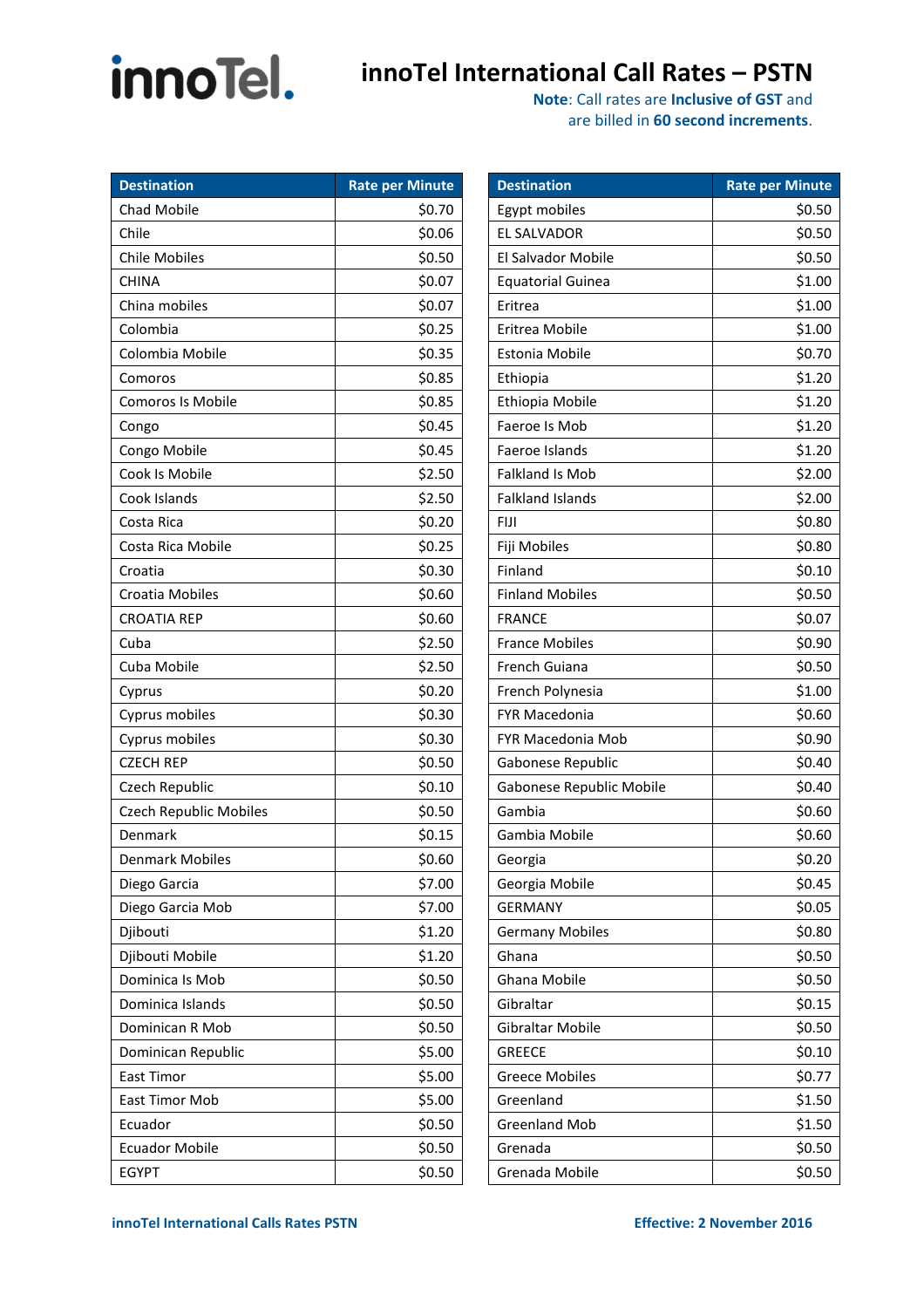### **innoTel** innoTel International Call Rates – PSTN

| <b>Destination</b>            | <b>Rate per Minute</b> |
|-------------------------------|------------------------|
| Guadeloupe                    | \$0.30                 |
| Guadeloupe Mob                | \$0.70                 |
| Guam                          | \$0.15                 |
| Guam Mobile                   | \$0.15                 |
| <b>GUANTANAMOBAY Mob</b>      | \$3.00                 |
| Guatemala                     | \$0.50                 |
| Guatemala Mobile              | \$0.50                 |
| Guiana Fr. Mob                | \$0.50                 |
| Guiana French                 | \$0.50                 |
| Guinea Bissau                 | \$2.20                 |
| Guinea Mob                    | \$2.20                 |
| Guinea Rep. Mob               | \$0.50                 |
| Guinea Republic               | \$0.50                 |
| Guyana                        | \$0.80                 |
| Guyana Mobile                 | \$0.80                 |
| Haiti                         | \$0.40                 |
| Haiti Mobile                  | \$1.30                 |
| Holy See (Vatican City State) | \$0.15                 |
| Honduras                      | \$0.90                 |
| <b>Honduras Mobile</b>        | \$0.90                 |
| <b>HONDURAS REP</b>           | \$0.90                 |
| <b>HONG KONG</b>              | \$0.10                 |
| Hong Kong Mobiles             | \$0.10                 |
| <b>HUNGARY</b>                | \$0.13                 |
| <b>Hungary Mobiles</b>        | \$0.55                 |
| Iceland                       | \$0.10                 |
| <b>Iceland Mobile</b>         | \$0.60                 |
| INDIA                         | \$0.60                 |
| India mobiles                 | \$0.60                 |
| INDONESIA                     | \$0.25                 |
| Indonesia Mobiles             | \$0.45                 |
| Inmarsat A Atlantic East      | \$15.00                |
| Inmarsat A Atlantic West      | \$15.00                |
| Inmarsat A Indian             | \$15.00                |
| Inmarsat A Pacific            | \$15.00                |
| Inmarsat B Atlantic East      | \$15.00                |
| Inmarsat B Atlantic West      | \$15.00                |
| Inmarsat B Indian             | \$15.00                |
| Inmarsat B Pacific            | \$15.00                |
| Inmarsat M Atlantic East      | \$15.00                |
| Inmarsat M Atlantic West      | \$15.00                |

| <b>Destination</b>              | <b>Rate per Minute</b> |
|---------------------------------|------------------------|
| Inmarsat M Indian               | \$15.00                |
| Inmarsat M Indian               | \$15.00                |
| Inmarsat M Pacific              | \$15.00                |
| Inmarsat Mini M - Atlantic East | \$15.00                |
| Inmarsat Mini M - Atlantic West | \$15.00                |
| Inmarsat Mini M - Pacific       | \$15.00                |
| Iran                            | \$0.30                 |
| Iran mobiles                    | \$0.30                 |
| Iraq                            | \$1.20                 |
| Iraq Mobile                     | \$1.20                 |
| <b>IRELAND</b>                  | \$0.07                 |
| <b>Ireland Mobiles</b>          | \$0.80                 |
| Iridium Globalstar              | \$15.00                |
| Iridium International           | \$15.00                |
| Iridium National                | \$15.00                |
| <b>ISRAEL</b>                   | \$0.15                 |
| <b>Israel Mobiles</b>           | \$0.30                 |
| <b>ITALY</b>                    | \$0.06                 |
| <b>Italy Mobiles</b>            | \$0.70                 |
| <b>Ivory Coast</b>              | \$1.00                 |
| Ivory Coast Mob                 | \$1.00                 |
| Jamaica                         | \$0.40                 |
| Jamaica Mobile                  | \$0.50                 |
| JAPAN                           | \$0.10                 |
| Japan Mobiles                   | \$0.56                 |
| Jordan                          | \$0.50                 |
| Jordan mobiles                  | \$0.60                 |
| Kazakhstan                      | \$0.60                 |
| Kenya                           | \$0.60                 |
| Kenya mobiles                   | \$0.90                 |
| Kiribati                        | \$2.50                 |
| Kiribati Mobile                 | \$2.50                 |
| <b>KOREA DPR</b>                | \$6.00                 |
| Korea North Mob                 | \$6.00                 |
| Korea South                     | \$0.07                 |
| Korea South Mobiles             | \$0.30                 |
| Kuwait                          | \$0.30                 |
| <b>Kuwait Mobile</b>            | \$0.30                 |
| Kyrgyzstan                      | \$0.40                 |
| Laos                            | \$2.00                 |
| Laos Mobile                     | \$2.00                 |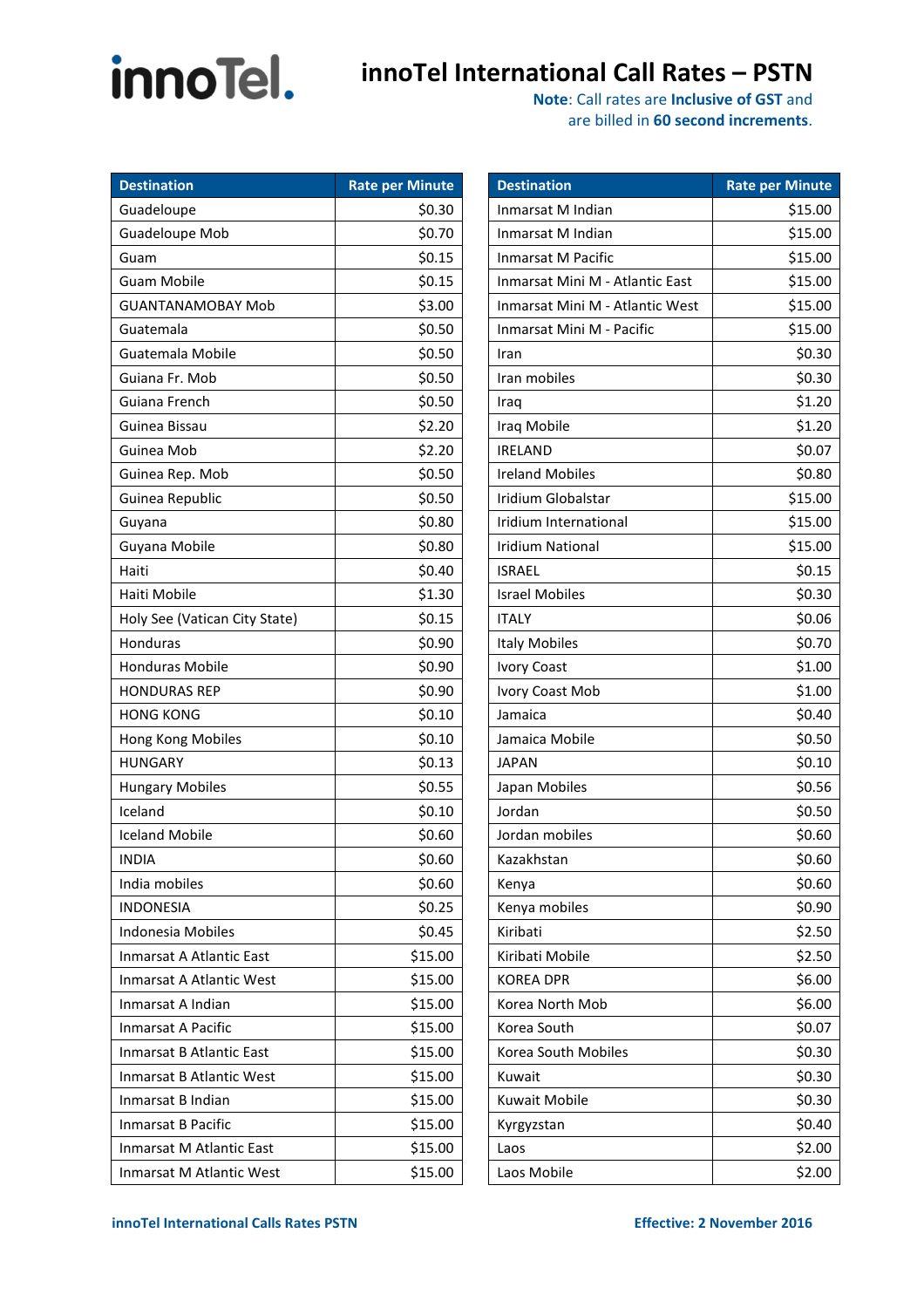## **innoTel** International Call Rates – PSTN<br>Note: Call rates are inclusive of GST and

| <b>Destination</b>      | <b>Rate per Minute</b> |
|-------------------------|------------------------|
| Latvia                  | \$0.40                 |
| Latvia Mobile           | \$0.70                 |
| LEBANON                 | \$0.40                 |
| Lebanon mobiles         | \$0.80                 |
| <b>LESOTHO</b>          | \$0.30                 |
| Lesotho Mobile          | \$0.30                 |
| Liberia                 | \$0.70                 |
| Liberia Mobile          | \$0.70                 |
| Libya Mobile            | \$0.40                 |
| Liechtenstein           | \$0.12                 |
| Liechtenstein Mobile    | \$0.35                 |
| Lithuania               | \$0.60                 |
| Lithuania Mobile        | \$0.60                 |
| Luxembourg              | \$0.10                 |
| Luxembourg Mobile       | \$0.60                 |
| LYBIA/GUANTANAMO        | \$3.00                 |
| <b>MACAU</b>            | \$0.15                 |
| Macau Mobile            | \$0.15                 |
| Madagascar              | \$0.70                 |
| Madagascar Mobile       | \$0.70                 |
| Malawi                  | \$0.40                 |
| Malawi Moible           | \$0.40                 |
| <b>MALAYSIA</b>         | \$0.08                 |
| Malaysia mobiles        | \$0.20                 |
| <b>Maldives</b>         | \$0.70                 |
| <b>Maldives Mobile</b>  | \$0.70                 |
| Mali                    | \$0.70                 |
| Mali Mobile             | \$0.70                 |
| Mali Mobile             | \$0.70                 |
| MALTA                   | \$0.39                 |
| Malta mobiles           | \$0.60                 |
| Mariana Is Mob          | \$0.20                 |
| Mariana Islands         | \$0.20                 |
| <b>Marshall Is Mob</b>  | \$0.90                 |
| <b>Marshall Islands</b> | \$0.90                 |
| Martinique              | \$0.40                 |
| Martinique Mob          | \$0.50                 |
| Mauritania              | \$0.80                 |
| Mauritania Mob          | \$0.80                 |
| Mauritius               | \$0.70                 |
| <b>Mauritius Mob</b>    | \$0.70                 |

| <b>Destination</b>                | <b>Rate per Minute</b> |
|-----------------------------------|------------------------|
| Mayotte Is Mob                    | \$0.80                 |
| Mexico                            | \$0.30                 |
| <b>Mexico Mobile</b>              | \$0.30                 |
| Micronesia                        | \$0.90                 |
| Micronesia Mob                    | \$0.90                 |
| Moldova                           | \$0.30                 |
| <b>MONACO</b>                     | \$0.15                 |
| Monaco Mobile                     | \$0.55                 |
| Mongolia                          | \$0.25                 |
| Mongolia Mobile                   | \$0.25                 |
| Montserrat                        | \$0.70                 |
| Montserrat Mob                    | \$0.70                 |
| Morocco                           | \$0.60                 |
| Morocco Mobile                    | \$0.80                 |
| Mozambique                        | \$0.50                 |
| Mozambique Mob                    | \$0.50                 |
| Myanmar                           | \$1.30                 |
| Myanmar Mobile                    | \$1.30                 |
| Nakhodka                          | \$4.00                 |
| Nakhodka Mobile                   | \$4.00                 |
| Namibia                           | \$0.30                 |
| Namibia Mobile                    | \$0.50                 |
| Nauru                             | \$2.10                 |
| Nauru Mobile                      | \$2.10                 |
| Nepal                             | \$0.80                 |
| <b>Nepal Mobile</b>               | \$0.80                 |
| <b>Netherland Antilles Mobile</b> | \$0.50                 |
| NETHERLANDS                       | \$0.06                 |
| NETHERLANDS ANTILLES              | \$0.40                 |
| <b>Netherlands Mobile</b>         | \$0.85                 |
| New Caladonia Mob                 | \$0.80                 |
| New Caledonia                     | \$0.80                 |
| <b>NEW ZEALAND</b>                | \$0.07                 |
| <b>New Zealand Mobiles</b>        | \$0.80                 |
| Nicaragua                         | \$0.50                 |
| Nicaragua Mobile                  | \$0.50                 |
| Niger                             | \$0.40                 |
| Niger Mobile                      | \$0.40                 |
| Nigeria                           | \$0.40                 |
| Nis & Baltics                     | \$4.00                 |
| Nis&Baltics Mob                   | \$4.00                 |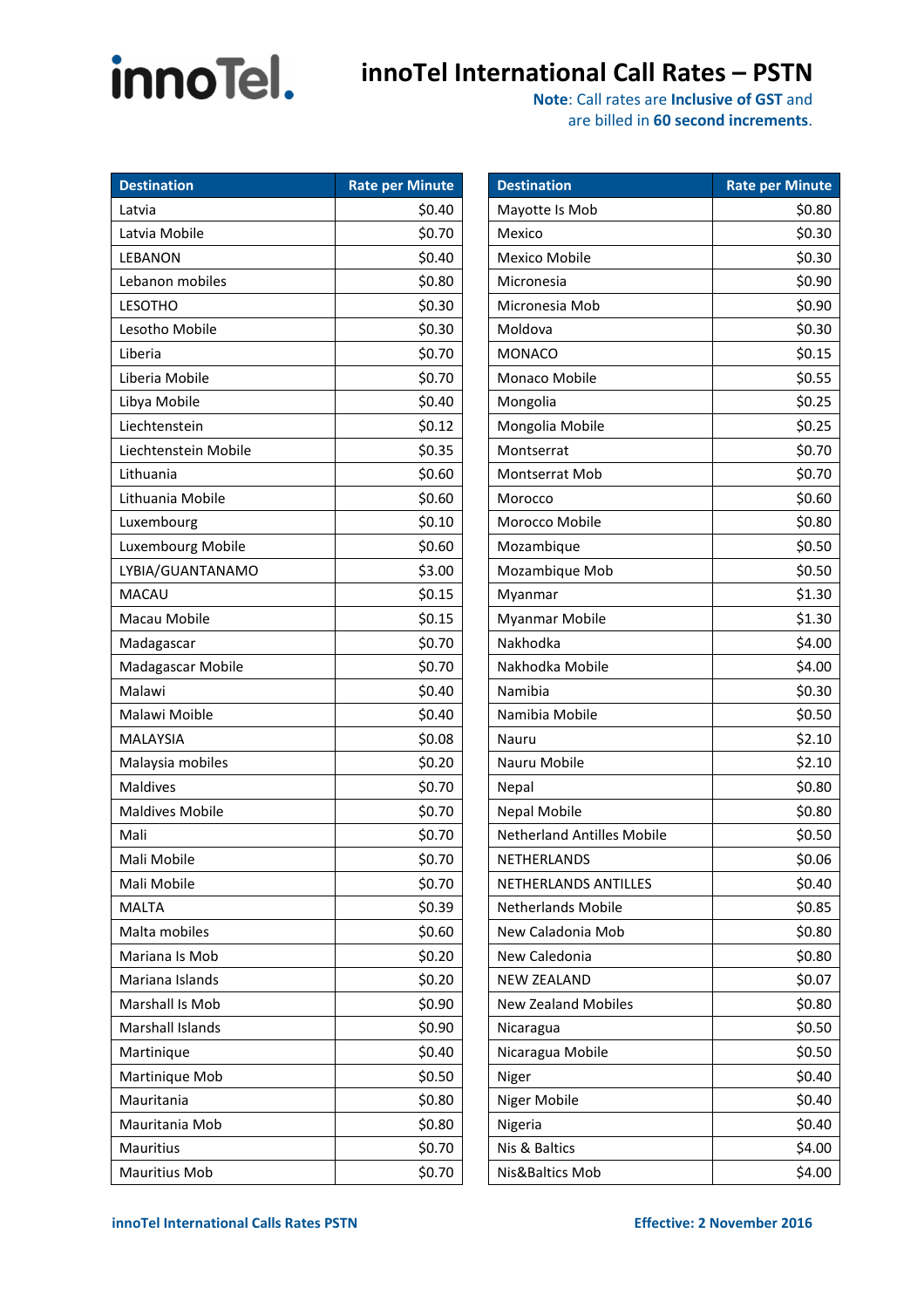# innoTel.

### **innoTel International Call Rates – PSTN**

| <b>Destination</b>                | <b>Rate per Minute</b> |
|-----------------------------------|------------------------|
| NIUE                              | \$2.70                 |
| Niue Island Mob                   | \$2.70                 |
| Norfolk Is Mob                    | \$1.20                 |
| Norfolk Is.                       | \$1.20                 |
| Norway                            | \$0.06                 |
| Norway Mobiles                    | \$0.60                 |
| OMAN                              | \$0.60                 |
| Oman Mobile                       | \$0.70                 |
| <b>PAKISTAN</b>                   | \$0.80                 |
| Pakistan mobiles                  | \$0.80                 |
| Palau                             | \$1.10                 |
| Palau Mobile                      | \$1.10                 |
| Palestinian Autonomous Areas      | \$0.60                 |
| PANAMA                            | \$0.30                 |
| Panama Mobile                     | \$0.50                 |
| Papua New Guinea                  | \$2.10                 |
| Paraguay                          | \$0.40                 |
| Paraguay Mobile                   | \$0.60                 |
| Peru                              | \$0.20                 |
| Peru Mobile                       | \$0.70                 |
| <b>PHILIPPINES</b>                | \$0.50                 |
| Philippines mobiles               | \$1.00                 |
| PNG                               | \$2.10                 |
| POLAND                            | \$0.10                 |
| <b>Poland Mobiles</b>             | \$0.70                 |
| PORTUGAL                          | \$0.10                 |
| <b>Portugal Mobiles</b>           | \$1.00                 |
| <b>Puerto Rico</b>                | \$0.15                 |
| Puerto Rico Mob                   | \$0.15                 |
| Qatar                             | \$0.80                 |
| <b>Qatar Mobile</b>               | \$0.90                 |
| Republic Of Moldova M             | \$0.40                 |
| Reunion                           | \$0.70                 |
| <b>Reunion Mobile</b>             | \$0.70                 |
| ROMANIA                           | \$0.30                 |
| Romania mobiles                   | \$0.70                 |
| Russia                            | \$0.20                 |
| <b>Russian Federation</b>         | \$0.20                 |
| <b>Russian Federation mobiles</b> | \$0.20                 |
| Rwanda                            | \$0.50                 |
| Rwanda Mobile                     | \$0.50                 |

| <b>Destination</b>       | <b>Rate per Minute</b> |
|--------------------------|------------------------|
| Sakhalin                 | \$4.00                 |
| Sakhalin Mobile          | \$4.00                 |
| <b>SAN MARINO</b>        | \$0.10                 |
| San Marino Mob           | \$0.10                 |
| Sao Tome & Principe      | \$3.00                 |
| SaoTom&Prin Mob          | \$3.00                 |
| Saudi Arabia             | \$0.70                 |
| Saudi Arabia mobiles     | \$0.70                 |
| Senegal                  | \$0.60                 |
| Senegal Mobile           | \$0.60                 |
| Seychelles               | \$0.60                 |
| Seychelles Mob           | \$0.60                 |
| Sierra Leo. Mob          | \$0.80                 |
| Sierra Leone             | \$0.80                 |
| <b>SINGAPORE</b>         | \$0.06                 |
| <b>Singapore Mobiles</b> | \$0.09                 |
| <b>SLOVAK REP</b>        | \$0.20                 |
| Slovakia                 | \$0.20                 |
| Slovakia Mobile          | \$0.60                 |
| Slovenia                 | \$0.60                 |
| Slovenia Rep             | \$0.60                 |
| <b>SOLOMON IS</b>        | \$2.10                 |
| Solomon Islands          | \$2.10                 |
| Solomon Islands mobiles  | \$3.50                 |
| Somalia                  | \$1.70                 |
| Somalia Mobile           | \$1.70                 |
| <b>SOUTH AFRICA</b>      | \$0.20                 |
| South Africa Mobiles     | \$0.70                 |
| <b>SPAIN</b>             | \$0.05                 |
| <b>Spain Mobiles</b>     | \$0.70                 |
| <b>SRI LANKA</b>         | \$0.55                 |
| Sri Lanka mobiles        | \$0.55                 |
| St Helena                | \$1.70                 |
| St Helena Mob            | \$1.70                 |
| St Kitts & Nevis         | \$0.50                 |
| St Lucia                 | \$0.60                 |
| St Lucia Mob             | \$0.60                 |
| St Pierre & Miquelon     | \$0.60                 |
| St Vincent & Bequia      | \$0.60                 |
| <b>STH KOREA</b>         | \$0.07                 |
| StKitts&Nev Mob          | \$0.60                 |